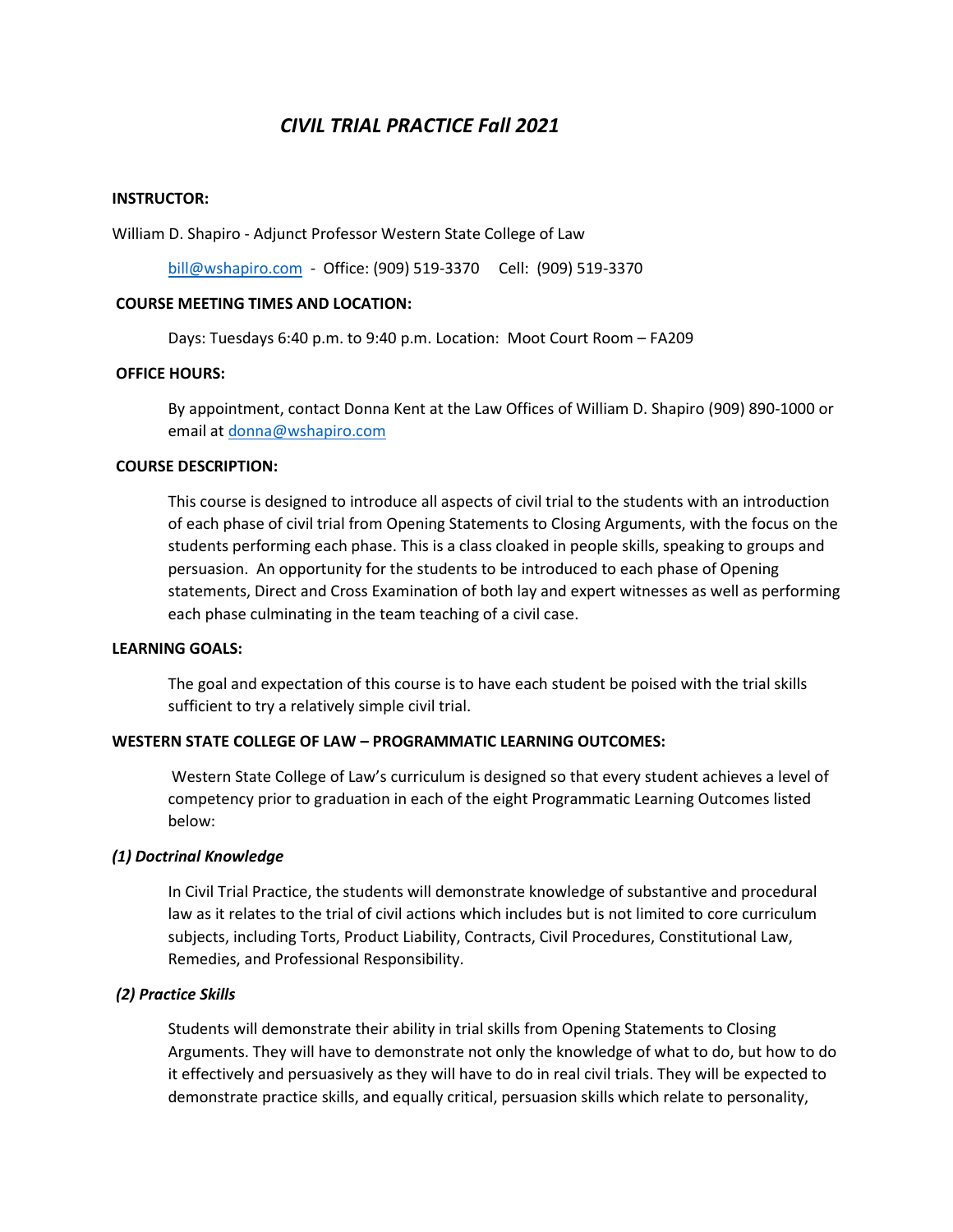presence, ability to speak before people, nonverbal communication and the other aspects of trials that truly make a difference.

# *(3) Legal Analysis*

Students will demonstrate the ability to select legal theories and how to present and communicate the evidence in a persuasive manner. They will have to present a global understanding of a trial, not only what the facts and or law is, but rather the presentation of a case in a systematic and persuasive manner. This is not a substantive law class, to the contrary, this is a class of participation and presentation. The importance of how to present, what to bring out, what not, the importance of timing, handling adversity and things that can and will go wrong, and many other things that trials present.

# *(4) Legal Research*

While legal research is certainly critical in every course, the legal research they will be doing in Civil Trial Practice is research on techniques of trial performance.

# *(5) Communication*

Students will demonstrate the ability to communicate orally and, on their feet, just as in trial. They will learn to communicate under certain time constraints, using the clock in guiding them. They will learn about nonverbal communication, what they are doing with their body, hands, pen clicking, pacing, eye contact and more. They will be expected to speak slowly and fluently without um's and awe's, concentrating on varied tonality to their voice. All the factor that go into being an interesting and compelling speaker. Other factors of communication such as dress, word selection and more.

## *(6) Advocacy of Legal Argument*

Students will demonstrate the ability to advance an legal argument using the facts with the law of the case, the essence of trial practice. They will be arguing without legalese, 5-dollar words and other distractions of a good legal argument. They will demonstrate their ability to stay focused on issues that are in dispute dispensing with those that are not. Students will be arguing telling a story, in short time, efficiently, stressing with the use of the right words, much can be said in a legal argument in short time just as a songwriter can cover a lifetime in 3  $\frac{1}{2}$  minutes of a song. The advocacy of legal arguments is the essence of civil trial practice.

## *(7) Client Sensitivity and Cultural Competency*

Students will demonstrate how a client's needs must transfer to a jury. The difference between the poor presenting client and the good one, how it is critical to convey to the client the importance of how they look, talk and appear to be successful. It will be discussed that there are no excuses in civil trials, and how we must make our clients identifiable, relatable, reasonable and likeable, no matter what their background is. Among other things, how there is not time in a civil trial to make a jury like or enjoy a particular client, how working with the clients will assist this as well as how jury voir dire will help with all differences.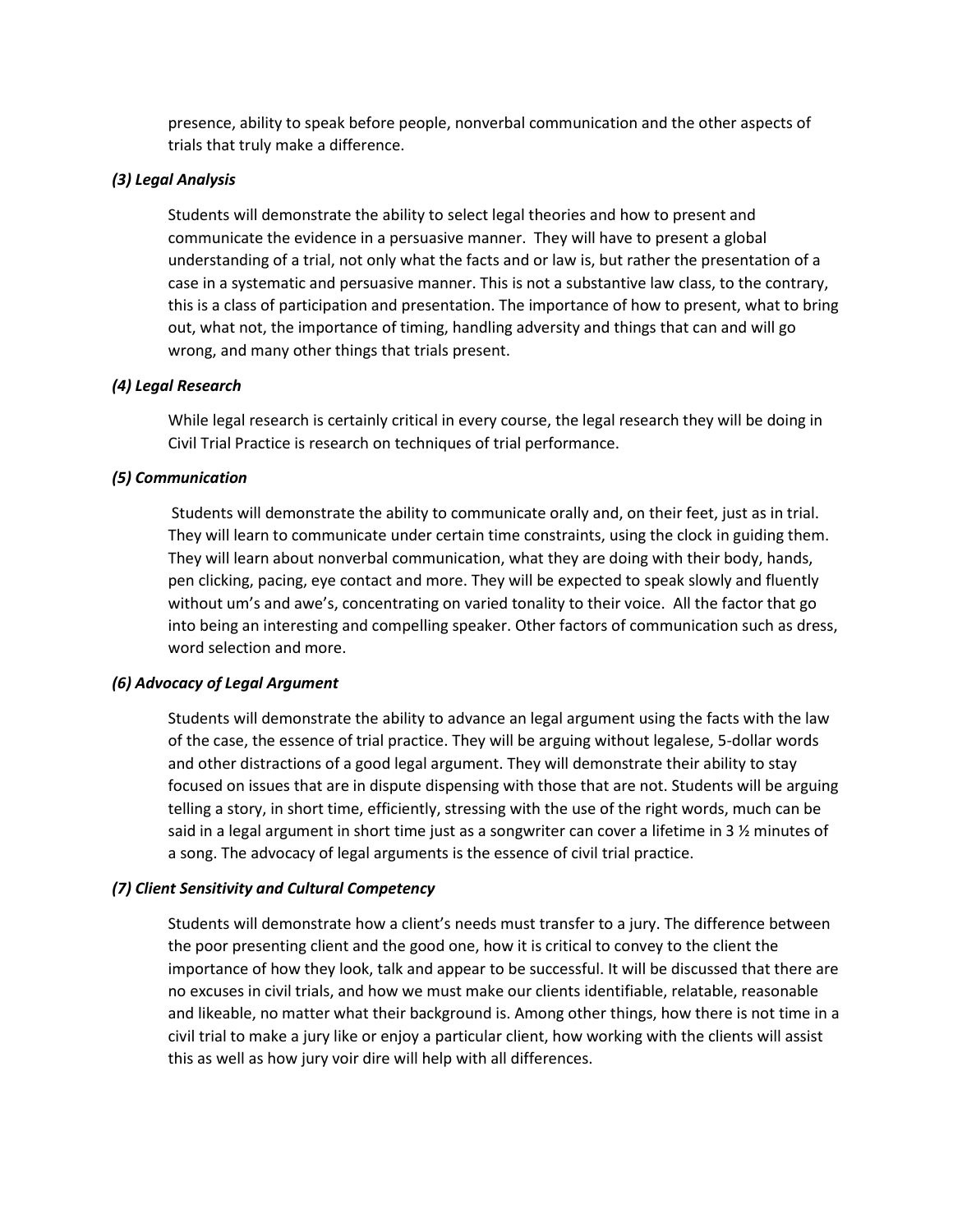# *(8) Legal Ethics*

Throughout the semester, students will be exposed to the ethical aspects of a civil trial, how while trial lawyers are champions of their client's cause, civility and honor is the absolute mandate.

#### WESTERN STATE COLLEGE OF LAW – INSTITUTIONAL LEARNING OUTCOMES:

## *(1) Analytical Reasoning*

Analyze issues objectively, interpret and synthesize data and ideas, and develop feasible, flexible, and creative solutions to real world problems in order to advocate and communicate issues, principals and principals to judges and juries.

## *(2) Effective Communication*

Use effective, understandable and audible oral communication skills while mastering listening skills, word interpretation of others, in a civil trial setting. We will discuss the use of technology as an effective tool however as all trial lawyers know, it is the trial lawyer's ability and manner of communicating that makes the case.

## *(3) Information Competency*

Staying on focus with the information that is in issue. Using the facts and staying on those facts.

## *(4) Interpersonal Effectiveness*

Develop individual and group interpersonal skills to improve and foster participation and interaction critical for achieving individual and group goals.

## *(5) Personal and Professional Integrity and Ethical Behavior*

Demonstrate a global awareness of the trial lawyer's presentation and the juries acceptance of it. Realizing the importance of credibility, integrity in the jury and bench trial of a civil matter, as well as in the practice of law itself.

## *(6) Professional Competence*

Apply skills appropriate to program objectives realize, in civil jury trials, not everyone receives a trophy. There is a winner and a loser. Understanding the critical impact, the trial lawyer has to the outcome is essential, a student's competence is just as critical in civil trial practice as a trial lawyer in a civil trial. It is also critical each student understand these are learned skills that improve with practice just like playing a guitar. No one should expect to be great at the outset, this is the lab work for trial work.

#### **COURSE LEARNING GOALS:**

Upon successful completion of the course, students should expect to achieve a level of competency in each of the following areas:

(1) Knowledge and practical understanding on how to try a simple civil trial.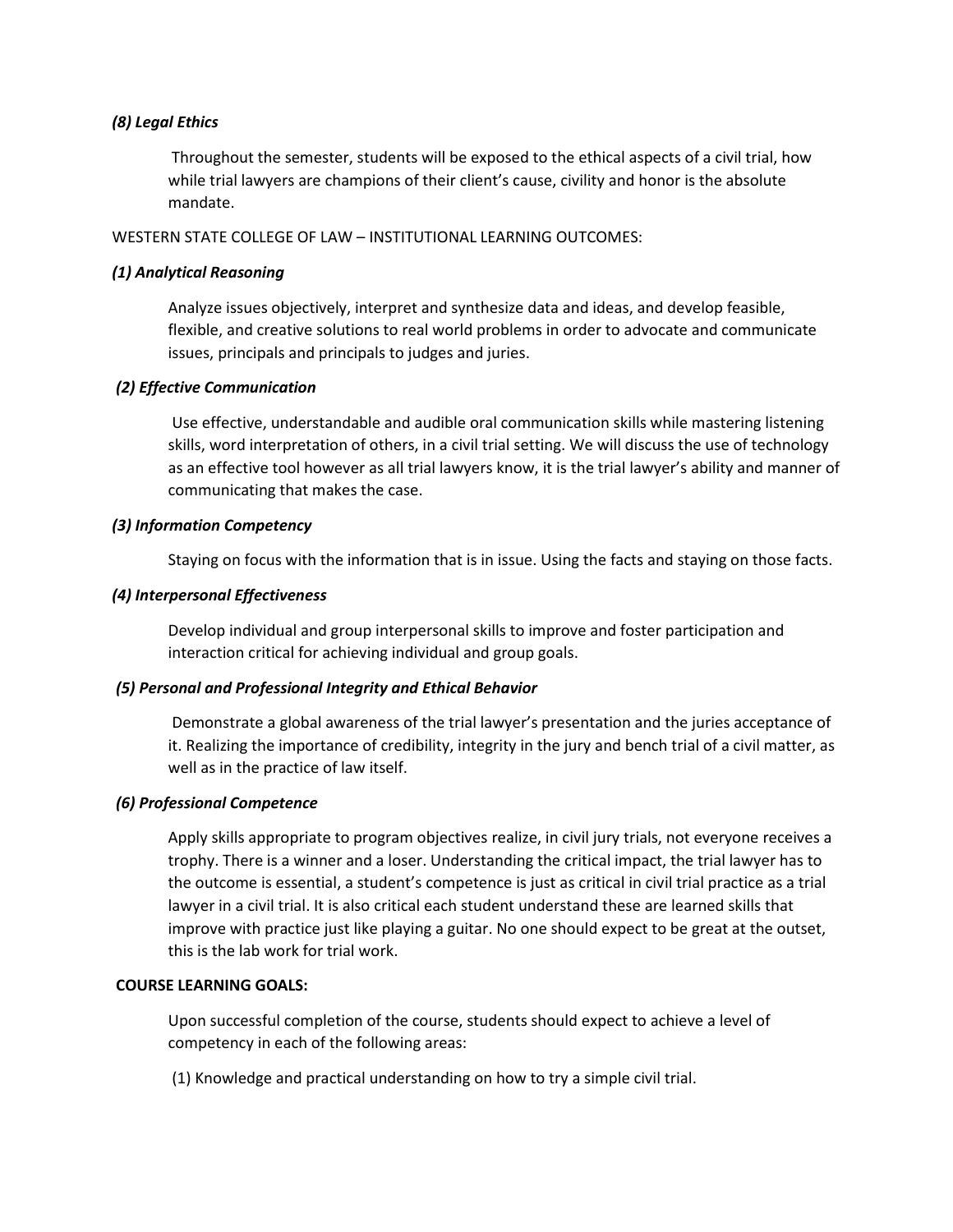(2) Oral presentation with a focus on trial advocacy, presentation, and persuasive techniques.

(3) The ability to home in on the truly important facts that will persuade a jury or judge in a civil case.

(4) The ability to present a position in the face of adversity, objections and judicial interruptions.

(5) The ability to effectively communicate to a judge and or jury.

(6) The ability to understand clients', judges' and jurors' backgrounds and circumstances (including, but not limited to, socio-economic, gender, race, ethnicity, educational, disability and/or religious backgrounds), and the ability to tailor communications to clients, judges and jurors that reflect an appropriate focus on those backgrounds and circumstances.

(7) The ability to identify ethical issues in civil trials and make appropriate decisions to resolve those issues.

## **REQUIRED RESOURCES:**

Materials in Trial Advocacy (7th) and Trial Practice (2nd)

#### **COURSE REQUIREMENTS:**

*1. Attendance and Class Participation* – You are expected to attend class each night prepared to discuss what has been assigned. This includes being ready to present what you were advised would be presented. Two or more unexcused absences may result in a student receiving a failing grade in the course.

*2. Preparation for Class* – Each student is expected to be prepared for each class. We will be working on one aspect of a civil trial in each session and you will be expected to be ready to perform whether it be on behalf of the plaintiff or defendant. The specific assignments will be provided each week. You should expect to spend at least two hours preparing for class for every one hour in class.

*3. Final Exam* – There will not be a written final exam. Your course grade will be earned from your class participation as well as the final civil trial you will be part of. While you will team try the final trials, each student will be evaluated on their particular performances.

## **COURSE GRADE:**

Your final grade will be made up of the following:

- 1. Your participation in class.
- 2. Your daily and.
- 3. Your final performances.

#### **DISABILITY SERVICES STATEMENT:**

Western State College of Law provides accommodations to qualified students with disabilities. The Disabilities Services Office assists qualified students with disabilities in acquiring reasonable